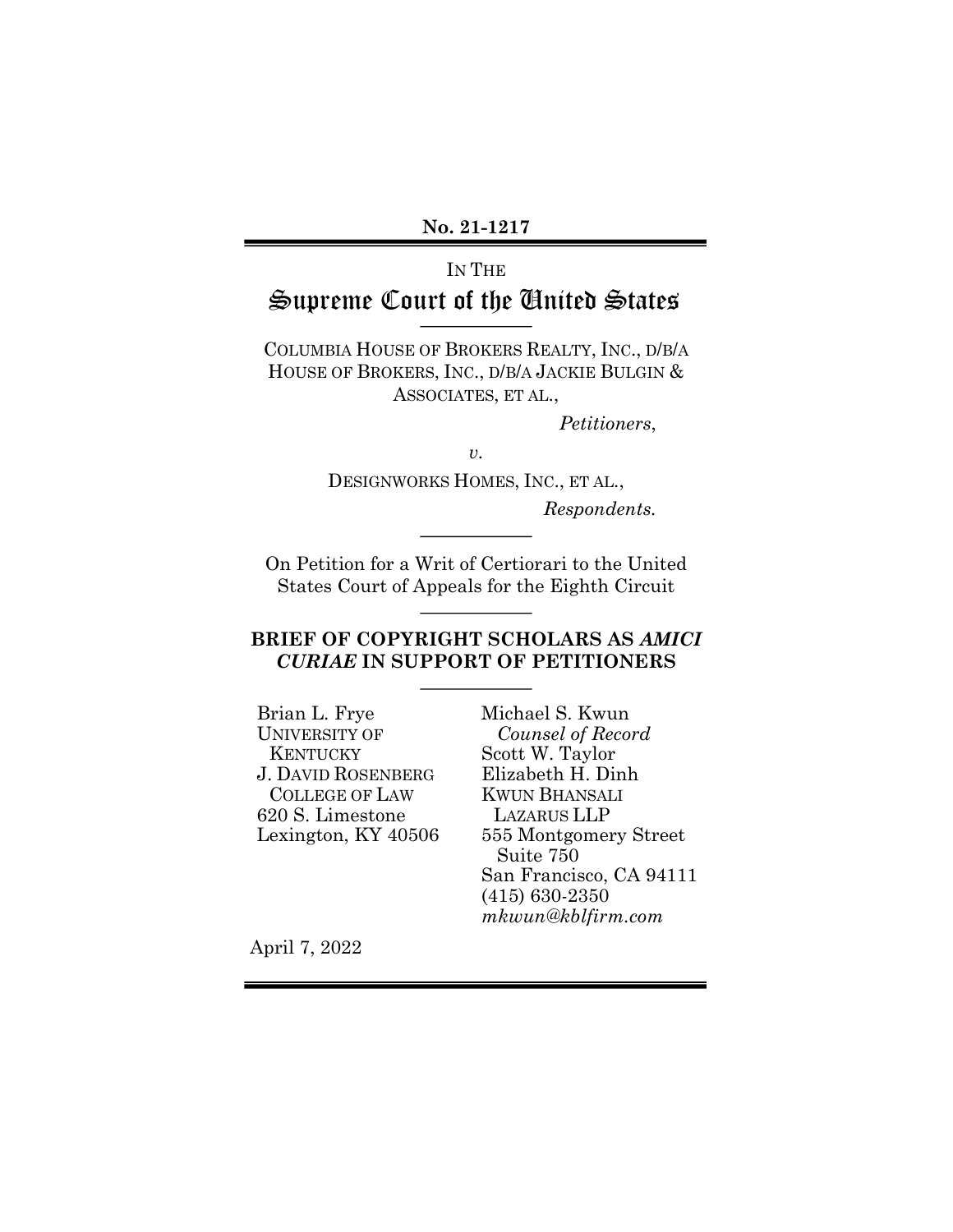## **TABLE OF CONTENTS**

| Ι. | The Copyright Act's protection of<br>"architectural works" is required by<br>the Berne Convention, but is distinct<br>from any protection for architectural |  |
|----|-------------------------------------------------------------------------------------------------------------------------------------------------------------|--|
| H. | Congress intended that section $120(a)$<br>clarify the scope of copyright in                                                                                |  |
|    |                                                                                                                                                             |  |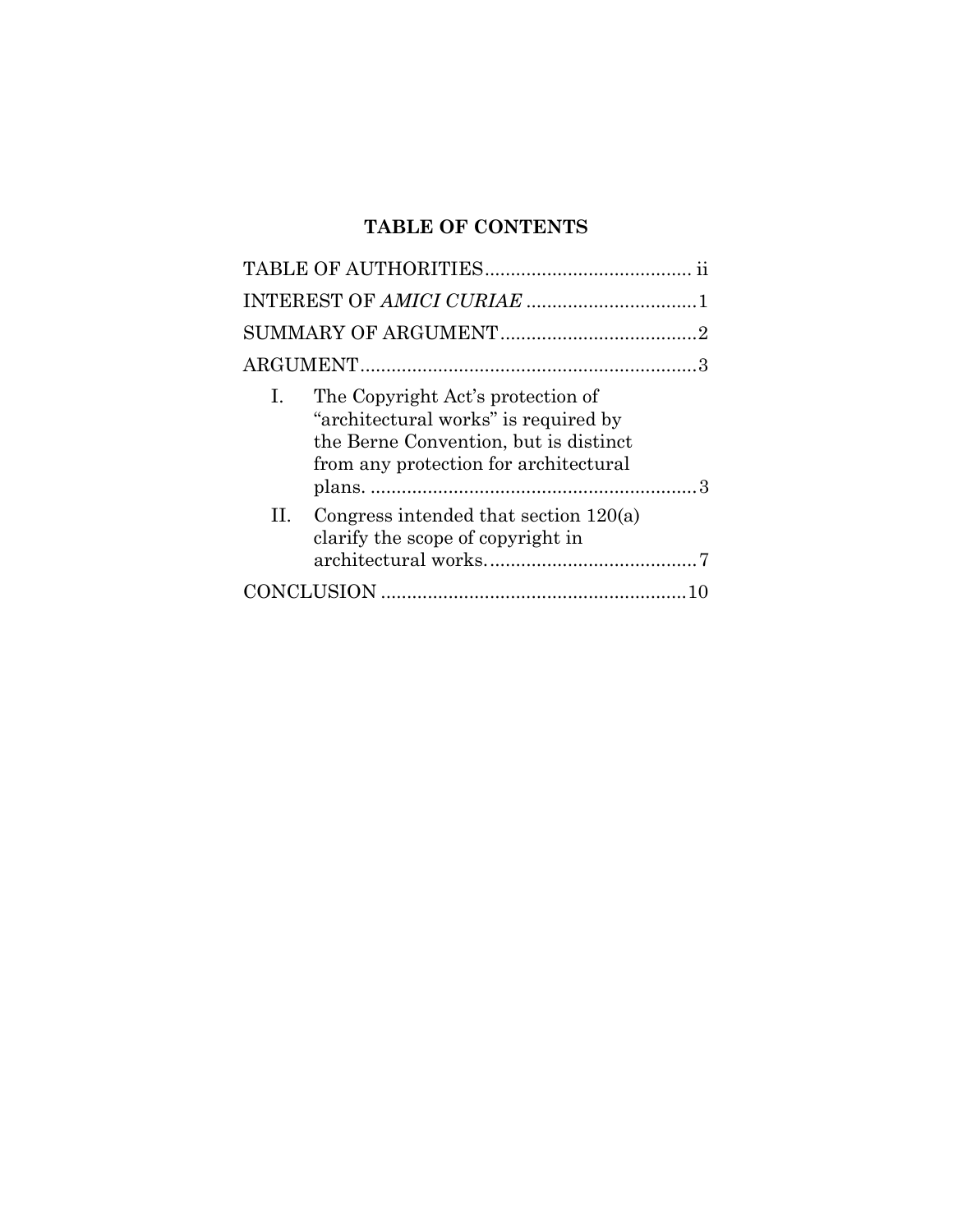## **TABLE OF AUTHORITIES**

## <span id="page-2-0"></span>**Cases**

| Brandir Int'l, Inc. v. Cascade Pac. Lumber Co., |  |
|-------------------------------------------------|--|
|                                                 |  |
| Star Athletica, L.L.C. v. Varsity Brands, Inc., |  |
|                                                 |  |

## **Statutes**

| Architectural Works Copyright Protection Act,<br>Pub. L. No. 101-650, tit. VII, 104 Stat. 5133 |  |
|------------------------------------------------------------------------------------------------|--|
|                                                                                                |  |
| Berne Convention Implementation Act of 1988,                                                   |  |
| Pub. L. No. 100-568, 102 Stat. 2853 3, 5                                                       |  |
|                                                                                                |  |
|                                                                                                |  |
|                                                                                                |  |
|                                                                                                |  |

## **Legislative History**

H.R. REP. NO. 101-735 (1990)...................................6, 7

## **Treaties and Conventions**

| Berne Convention for the Protection of Literary |  |
|-------------------------------------------------|--|
| and Artistic Works, Sept. 9, 1886, as revised   |  |
| on July 24, 1971, and amended in 1979, S.       |  |
|                                                 |  |

## **Miscellaneous**

| René Magritte, LA TRAHISON DES IMAGES (CECI |  |
|---------------------------------------------|--|
|                                             |  |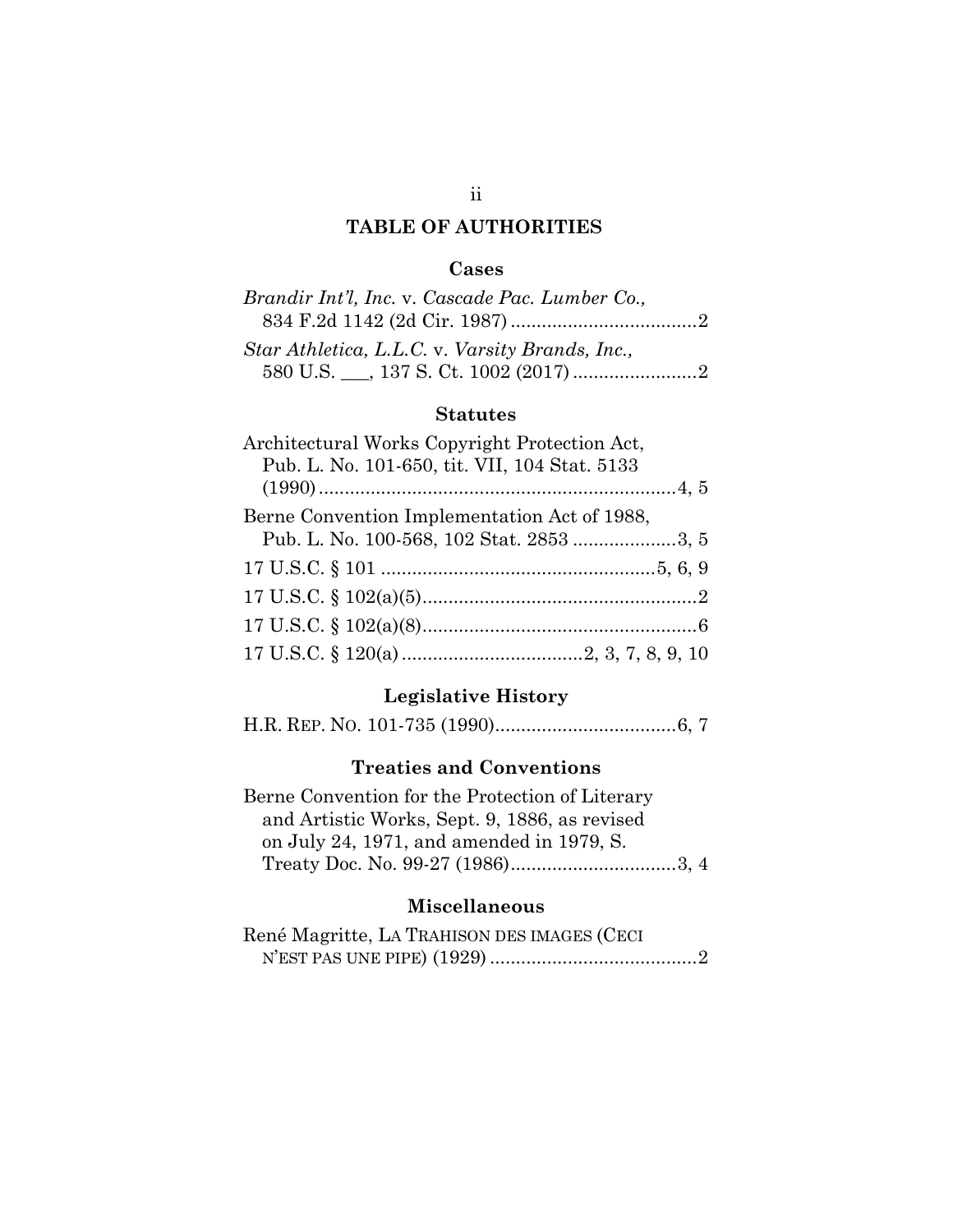| Letter from Copyright Review Board, U.S.      |  |
|-----------------------------------------------|--|
| Copyright Office, to Andrew Epstein,          |  |
| https://copyright.gov/rulings-filings/review- |  |
|                                               |  |
| U.S. COPYRIGHT OFFICE, COMPENDIUM OF U.S.     |  |
| COPYRIGHT OFFICE PRACTICES § 926.1 (3d ed.    |  |
|                                               |  |
| U.S. COPYRIGHT OFFICE, THE REPORT OF THE      |  |
| <b>REGISTER OF COPYRIGHTS ON WORKS OF</b>     |  |
|                                               |  |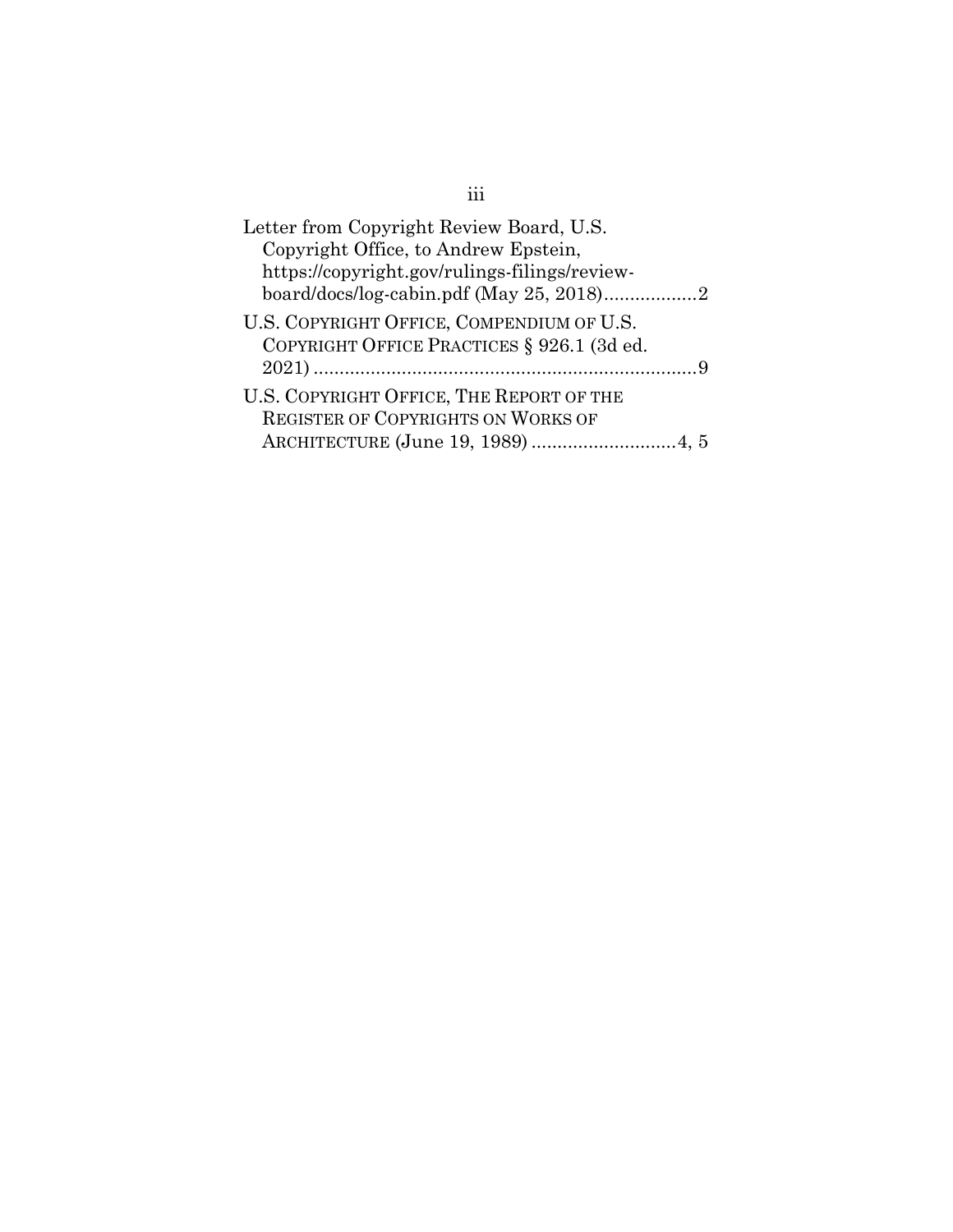#### <span id="page-4-0"></span>**INTEREST OF** *AMICI CURIAE***<sup>1</sup>**

*Amici* are copyright law scholars. They file this brief because they are convinced that the Eighth Circuit's decision in this case misunderstands the subject matter of architectural works. *Amici* are:

Zachary L. Catanzaro, Assistant Professor of Law at the St. Thomas University College of Law.

Brian L. Frye, Spears-Gilbert Professor of Law at the University of Kentucky J. David Rosenberg College of Law.

Robert Heverly, Associate Professor of Law at Albany Law School.

Jason M. Schultz, Professor of Clinical Law at NYU School of Law.

Rebecca Tushnet, Frank Stanton Professor of the First Amendment at Harvard Law School.

<sup>1</sup> Counsel of record for each of the parties received timely notice of the intent to file this brief, and all parties have provided written consent to its filing. No counsel for a party has authored this brief in whole or in part, and no counsel or party made a monetary contribution intended to fund the preparation or submission of this brief. No person other than *amici* or their counsel made a monetary contribution to its preparation or submission.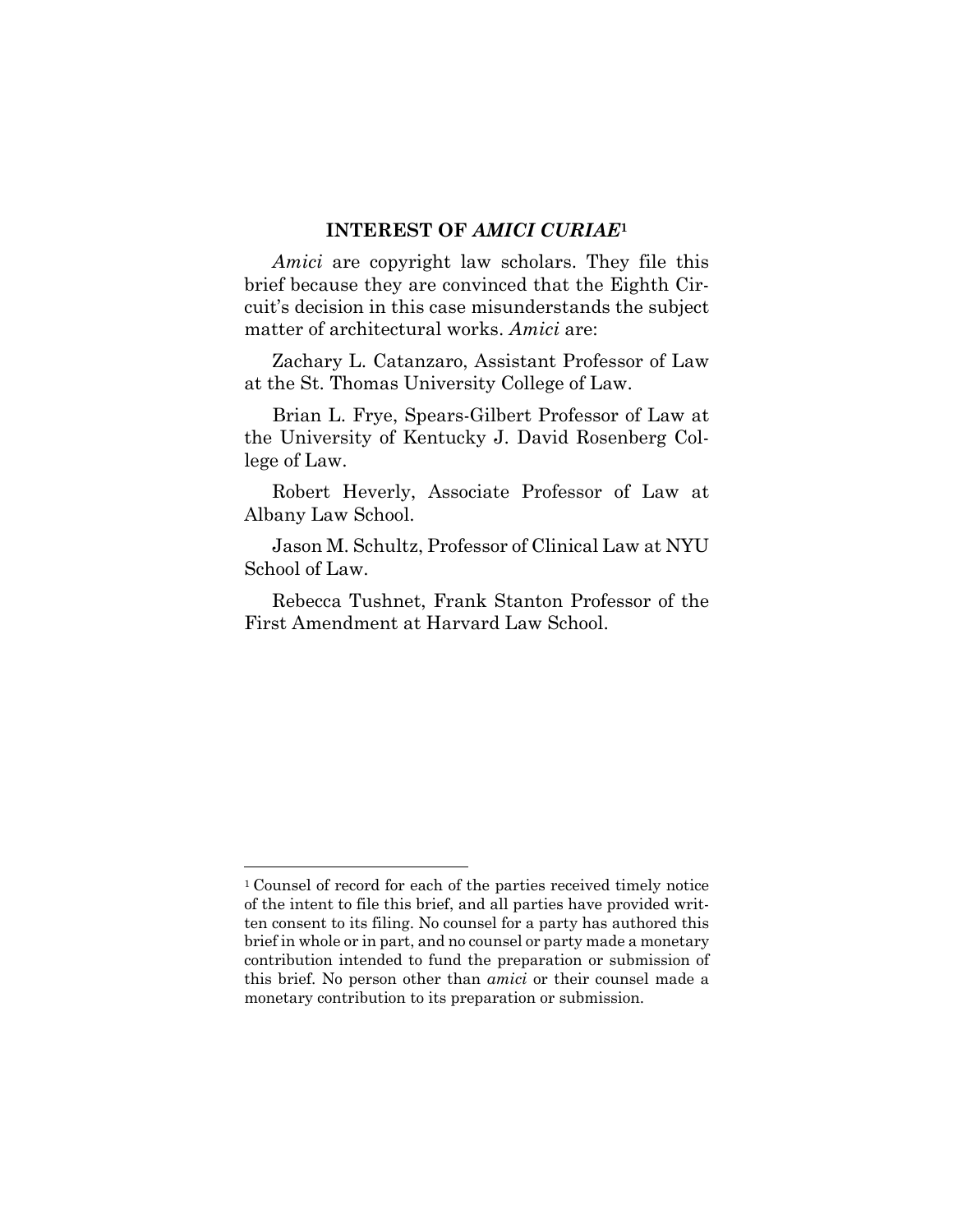#### <span id="page-5-0"></span>**SUMMARY OF ARGUMENT**

René Magritte famously painted a pipe with the caption, in French, "This is not a pipe."2 His point was that his painting was not itself a pipe, but merely a representation.

Like Magritte's painting, a floor plan is not a home. The Copyright Act draws a careful distinction between a floor plan for a home and the home itself. The former falls in the category of pictorial, graphic, and sculptural works,<sup>3</sup> and a well-developed body of case law<sup>4</sup> limits the scope of the author's exclusive rights in such a work to the extent that it's a useful article—as a home surely is.

An architectural work is the design of a building, and a home is an embodiment of an architectural work. But section 120(a) of the Copyright Act states, in no uncertain terms, that the copyright in an architectural work doesn't include the right to prevent others from making pictorial representations of the work. So floor plans of a house can't infringe an architectural

<sup>2</sup> René Magritte, LA TRAHISON DES IMAGES (CECI N'EST PAS UNE PIPE) (1929); *see* https://collections.lacma.org/node/239578.

<sup>3</sup> 17 U.S.C. § 102(a)(5).

<sup>4</sup> *See, e.g., Star Athletica, L.L.C.* v. *Varsity Brands, Inc.,* 580 U.S. \_\_\_, 137 S. Ct. 1002 (2017); *Brandir Int'l, Inc.* v. *Cascade Pac. Lumber Co.,* 834 F.2d 1142 (2d Cir. 1987); *see also, e.g.,* Letter from Copyright Review Board, U.S. Copyright Office, to Andrew [Epstein, https://copyright.gov/rulings-filings/review-board/docs/](https://copyright.gov/rulings-filings/review-board/docs/log-cabin.pdf) log-cabin.pdf (May 25, 2018) (affirming refusal to register façade of log cabin as a pictorial, graphic, and sculptural work on the ground that it was a useful article without non-useful design elements that could be copyrighted).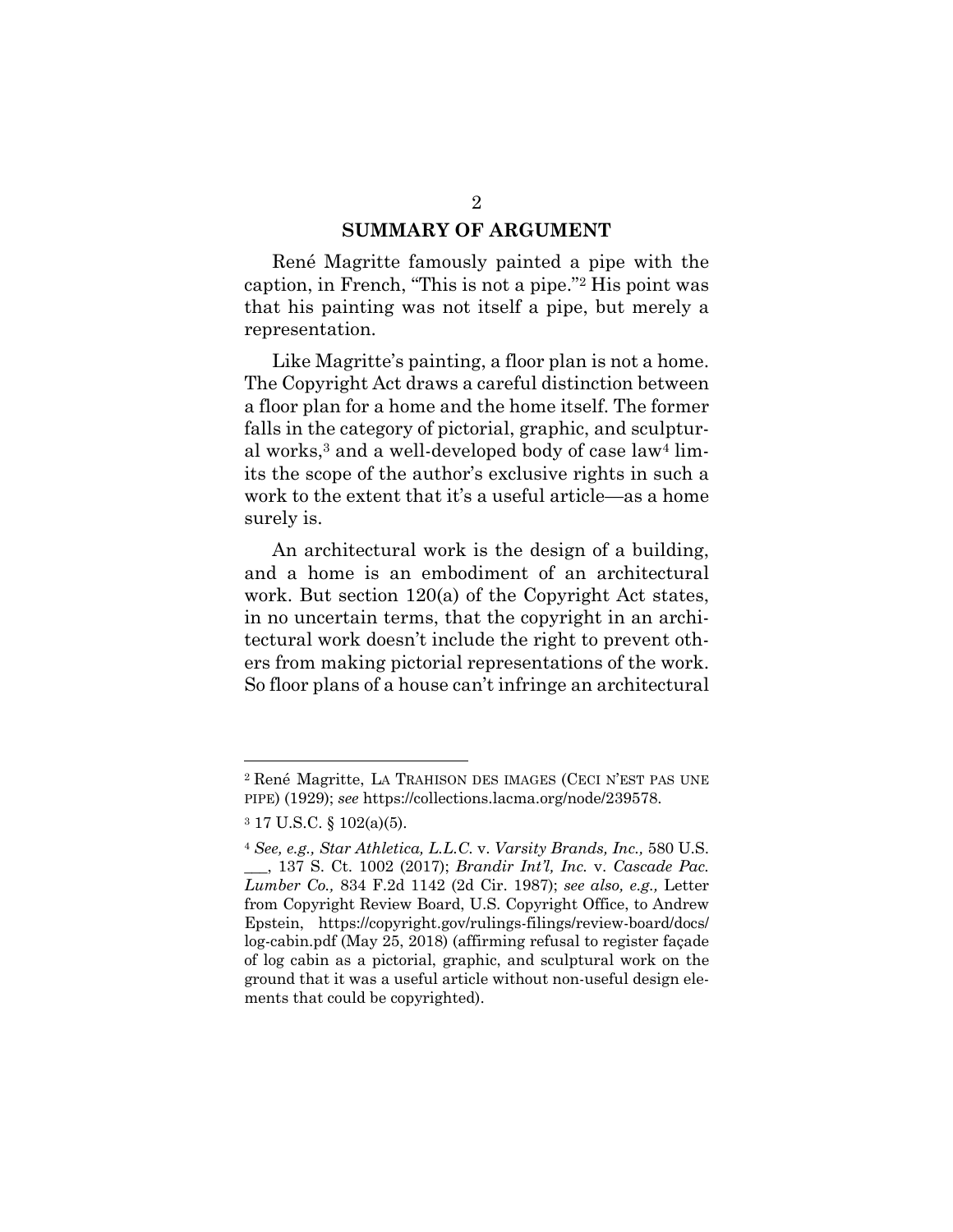work copyright, because creating those plans isn't contrary to any exclusive right held by the author.

This all makes perfect sense. Congress was reluctant to grant copyright protection to buildings in the first place. It did so, begrudgingly, because such protection is compelled by the Berne Convention. In so doing, Congress made certain not to upset the limits that already applied to copyright protection for pictorial representations of architectural works.

Accordingly, copyright in an architectural work doesn't include the exclusive right to reproduce images of that building in any other medium, including a floor plan drawing. That's what section 120(a) says, and what it was intended to say.

#### <span id="page-6-1"></span><span id="page-6-0"></span>**ARGUMENT**

## **I. The Copyright Act's protection of "architectural works" is required by the Berne Convention, but is distinct from any protection for architectural plans.**

Copyright protects architectural works because the Berne Convention for the Protection of Literary and Artistic Works<sup>5</sup> requires it. The United States became a party to the Convention—a member of the Berne Union—on March 1, 1989, the effective date of the Berne Convention Implementation Act of 1988.6

The Convention defines the "literary and artistic works" it protects to include "works of . . . architec-

<sup>5</sup>Sept. 9, 1886, as revised on July 24, 1971, and amended in 1979, S. Treaty Doc. No. 99-27 (1986) (hereinafter, Berne Convention).

<sup>6</sup> Pub. L. No. 100-568, 102 Stat. 2853.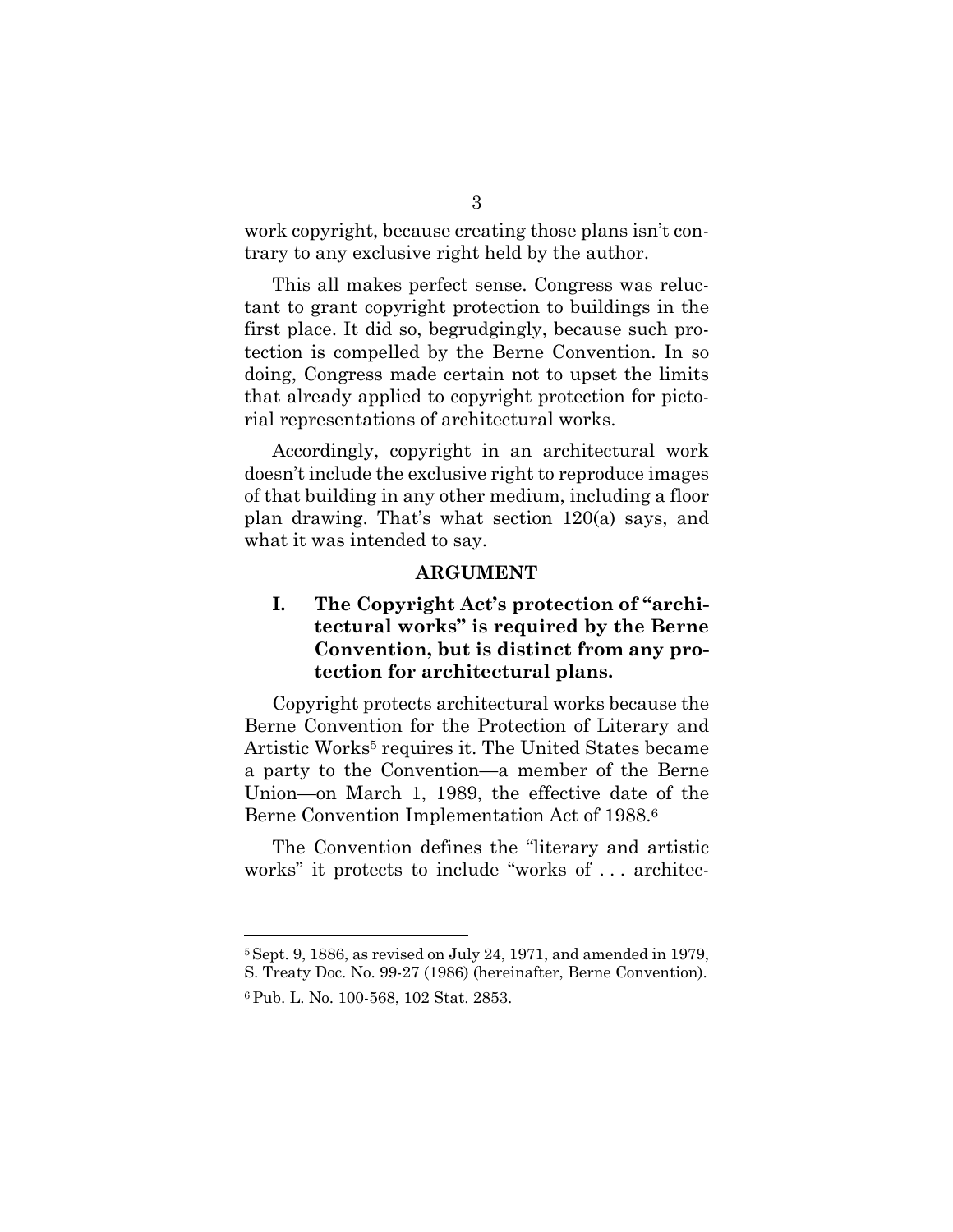ture," among other things.7 Members of the Berne Union thus must protect the rights of authors in their architectural works.

The Berne Convention separately states that "works of applied art," including "illustrations, maps, plans, sketches and three-dimensional works relative to . . . architecture," are included within "literary and artistic works."8 Under the Convention, then, the plans for an architectural work are a work of applied art "relative" to architecture, but are not themselves a work of architecture. In other words, the Berne Convention protects both representations of architecture and architectural works.

The Copyright Act makes the same distinction. Prior to adopting the Architectural Works Copyright Protection Act,<sup>9</sup> Congress tasked the Copyright Office with studying whether the Copyright Act should be further amended to implement the Berne Convention's requirements.10 Consistent with the distinction made in the Convention, the Register's Report calls plans, diagrams, and the like "works related to architecture," while reserving the term "works of architecture" for "the actual structures—e.g., monuments and buildings."11

<sup>7</sup> Berne Convention, *supra* n.5, art. 2, ¶ 1.

<sup>8</sup> *Id.*

<sup>9</sup> Pub. L. No. 101-650, tit. VII, 104 Stat. 5133 (1990).

<sup>10</sup> U.S. COPYRIGHT OFFICE, THE REPORT OF THE REGISTER OF COPYRIGHTS ON WORKS OF ARCHITECTURE, App. A (June 19, 1989) (hereinafter, REPORT OF THE REGISTER OF COPYRIGHTS).

<sup>11</sup> *Id.* at 2.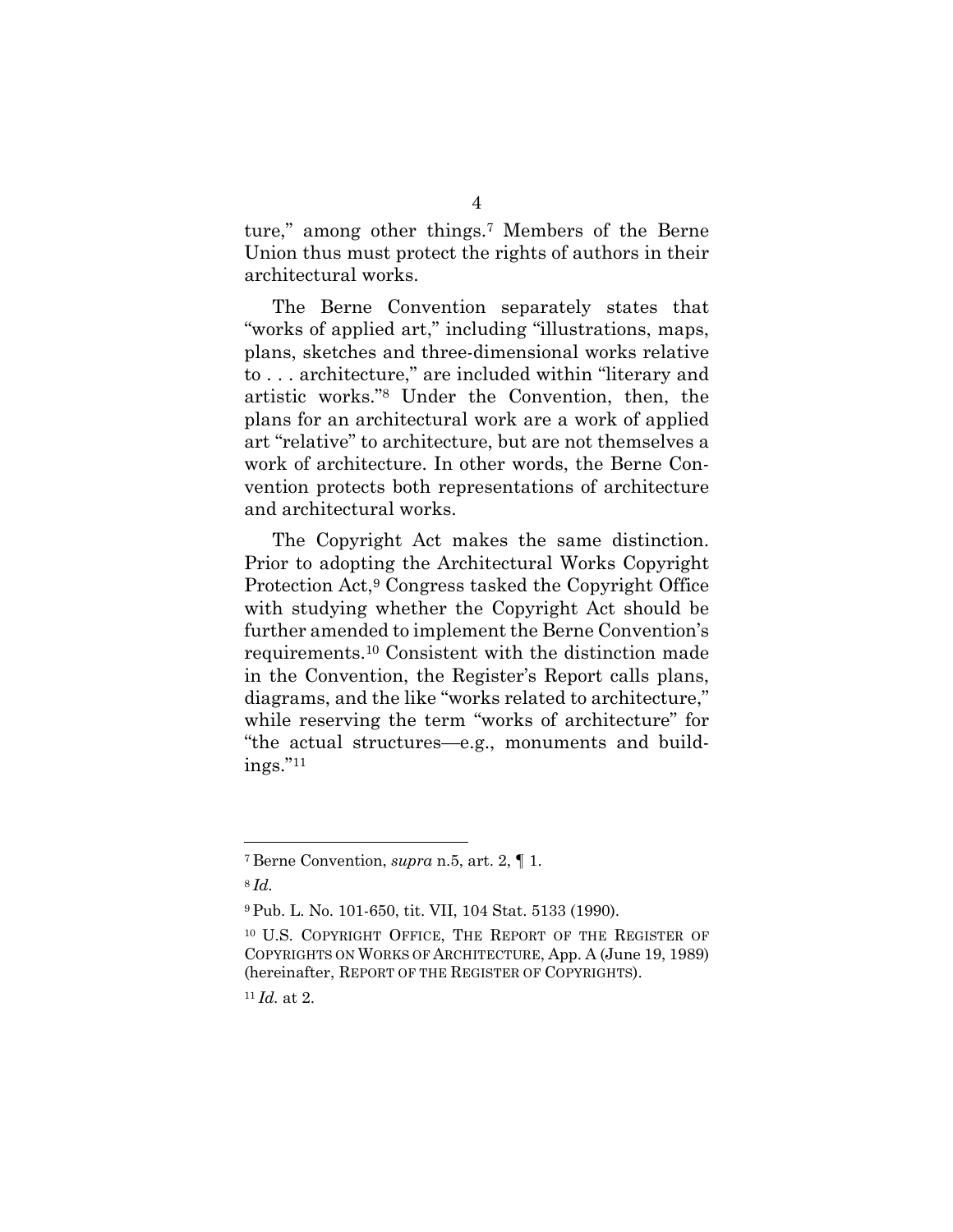The Report recognized that works related to architecture were already "unequivocally protected" by the Copyright Act.12 Indeed, the Copyright Act already expressly included "architectural plans" among the "technical drawings" that were within the category of pictorial, graphic, and sculptural works.13 The Copyright Office thus focused on other questions, including whether copyright should allow an author of architectural plans "to prohibit the unauthorized construction of the work of architecture depicted therein."14

As the Report noted, cases at that time were "fairly consistent in refusing to extend copyright in architectural plans to encompass the structures depicted therein."15 Because the Convention required protection for the structures, the Report noted that thenexisting "U.S. law may well prove inadequate to fulfill the requirements of the Berne Convention."16 One potential solution would be to create a new subject matter category for works of architecture—i.e., for the buildings themselves.17 After receiving the Report, Congress enacted the Architectural Works Copyright Protection Act to "address the Register's concerns" about the adequacy of the Copyright Act's protection

<sup>12</sup> *Id.* at 4.

<sup>13</sup> 17 U.S.C. § 101; Berne Implementation Act of 1988, Pub. L. No. 100-568, § 4(a)(1)(A), 102 Stat. 2853, 2854 (adding "architectural plans" to definition of "pictorial, graphic, and sculptural works").

<sup>14</sup> REPORT OF THE REGISTER OF COPYRIGHTS, *supra* n.10, at 4, 5.

<sup>15</sup> *Id.* at 220.

<sup>16</sup> *Id.* at 221.

<sup>17</sup> *Id.* at 223–24.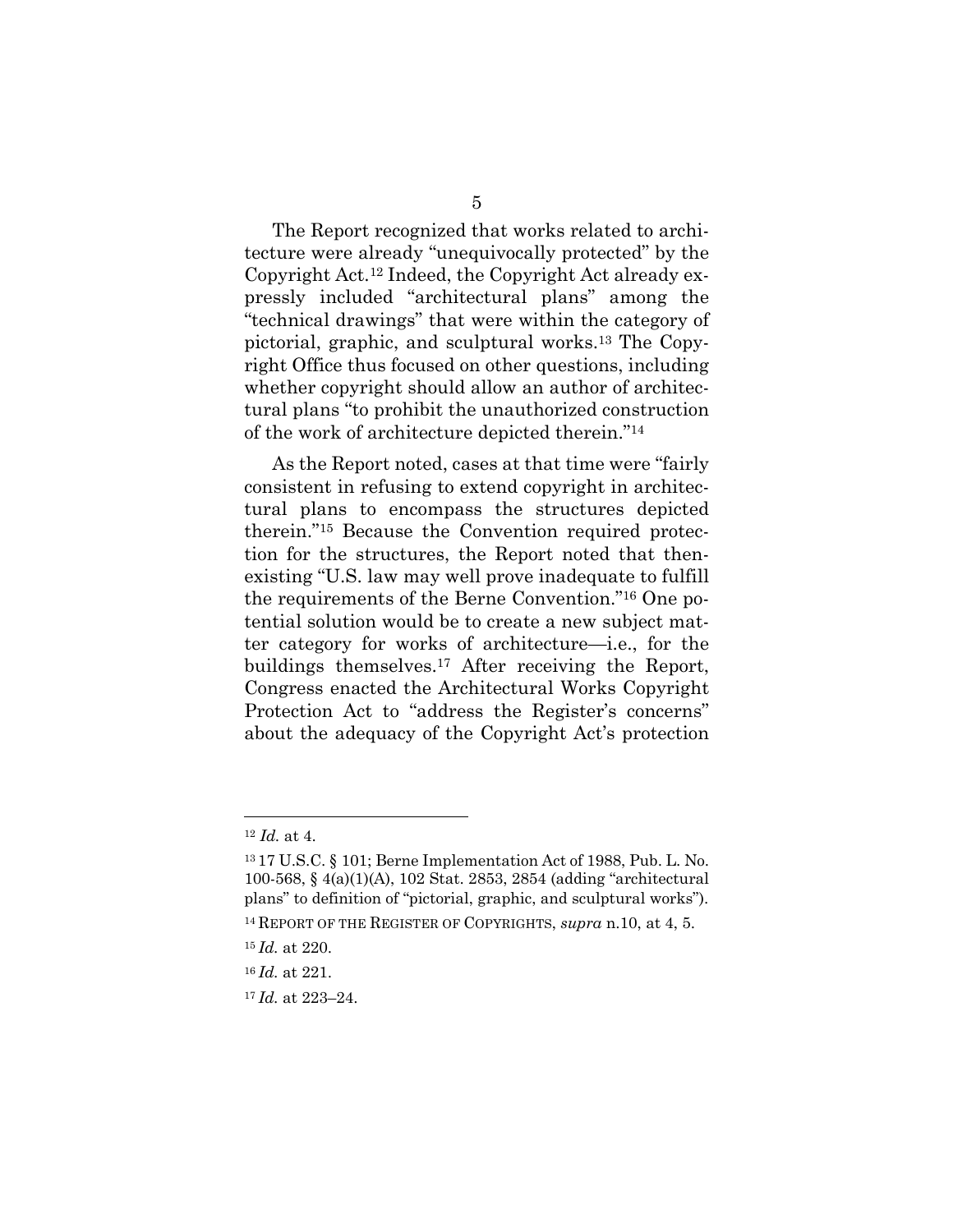for "the constructed design of architectural structures."18

The Copyright Act thus defines an "architectural work" as the design *of a building*.19 Accordingly, constructing a building could infringe the copyright in that architectural work.20 That is what the Berne Convention requires, and what Congress understood it was doing:

By creating a new category of protectible subject matter in new section  $102(a)(8)$ , and, therefore, by deliberately not encompassing architectural works as pictorial, graphic, or sculptural works in existing section 102(a)(5), the copyrightability of architectural works shall not be evaluated under the separability test applicable to pictorial, graphic, or sculptural works embodied in useful articles.21

Simultaneously, however, Congress chose not to remove architectural plans from the scope of pictorial, graphic, and sculptural works.22 Congress knew that this choice would "raise questions regarding the relationship between copyright in the architectural work and copyright in plans and drawings."23 Congress's

<sup>18</sup> H.R. REP. NO. 101-735, at 4, 6 (1990).

<sup>19</sup> 17 U.S.C. § 101 ("An 'architectural work' is the design of a building as embodied in any tangible medium of expression, including a building, architectural plans, or drawings.").

<sup>20</sup> *See* 17 U.S.C. § 102(a)(8).

<sup>21</sup> H.R. REP. NO. 101-735, at 20.

<sup>22</sup> 17 U.S.C. § 101 (defining "pictorial, graphic, and sculptural works" to include "architectural plans").

<sup>23</sup> H.R. REP. NO. 101-735, at 19.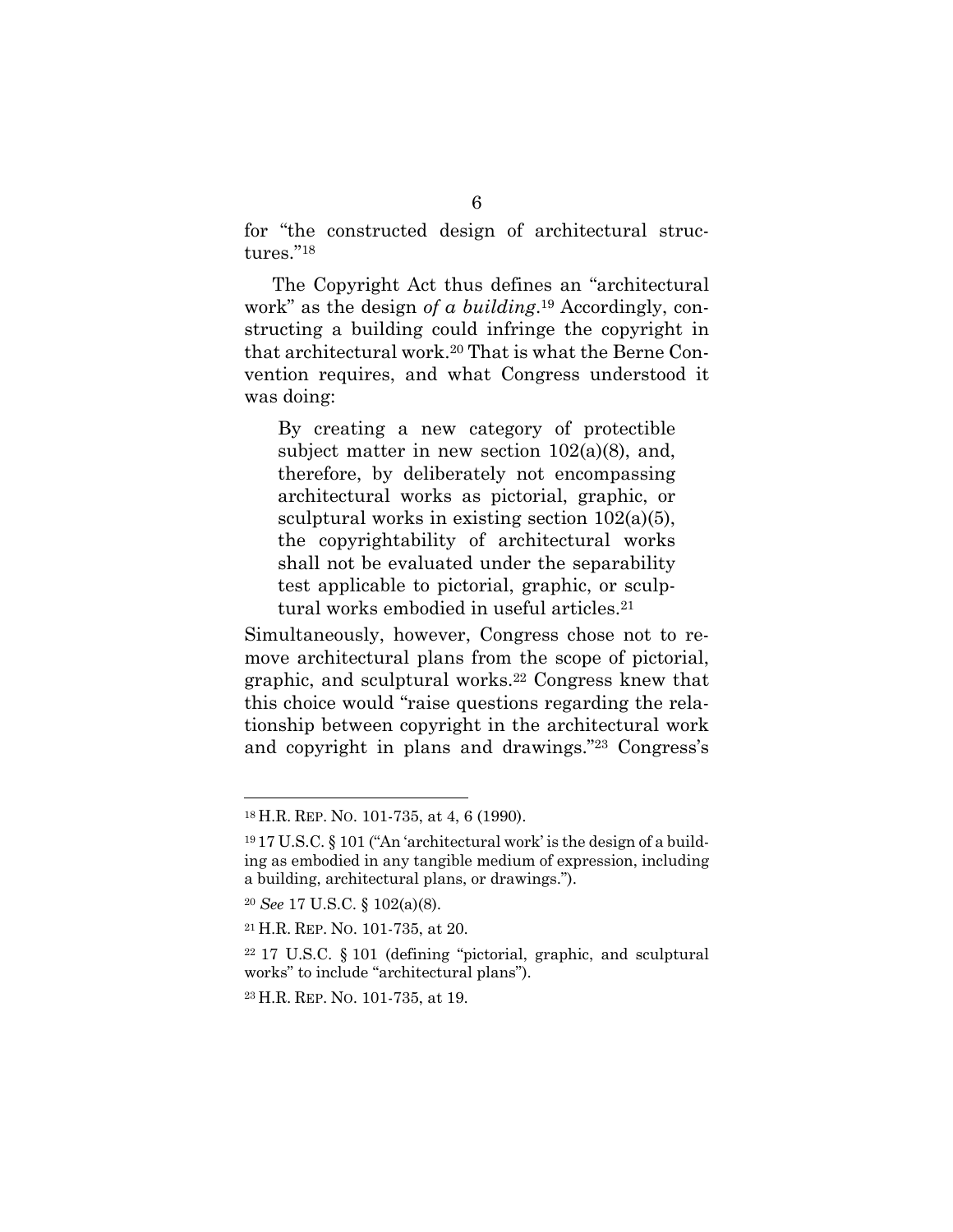intent was "to keep these two forms of protection separate."24

## <span id="page-10-0"></span>**II. Congress intended that section 120(a) clarify the scope of copyright in architectural works.**

Congress found copyright in architectural works confusing and realized copyright owners and courts would probably also find it confusing.25 In particular, Congress knew people would be confused about what copyright in an architectural work did and didn't protect. Congress was worried that people might misunderstand copyright in an architectural work to include the exclusive right to create images of a building as well.

So Congress made sure there could be no doubt that a pictorial representation of a building can't infringe the copyright in an architectural work by adding section 120(a), which provides:

PICTORIAL REPRESENTATIONS PERMITTED.—

The copyright in an architectural work that has been constructed does not include the right to prevent the making, distributing, or public display of pictures, paintings, photographs, or other pictorial representations of the work, if the building in which the work is embodied is located in or ordinarily visible from a public place.26

<sup>24</sup> *Id.*

<sup>25</sup> *See, e.g., id.* at 12 (observing that copyright experts disagreed about whether United States copyright law already protected architectural works, among other things).

<sup>26</sup> 17 U.S.C. § 120(a).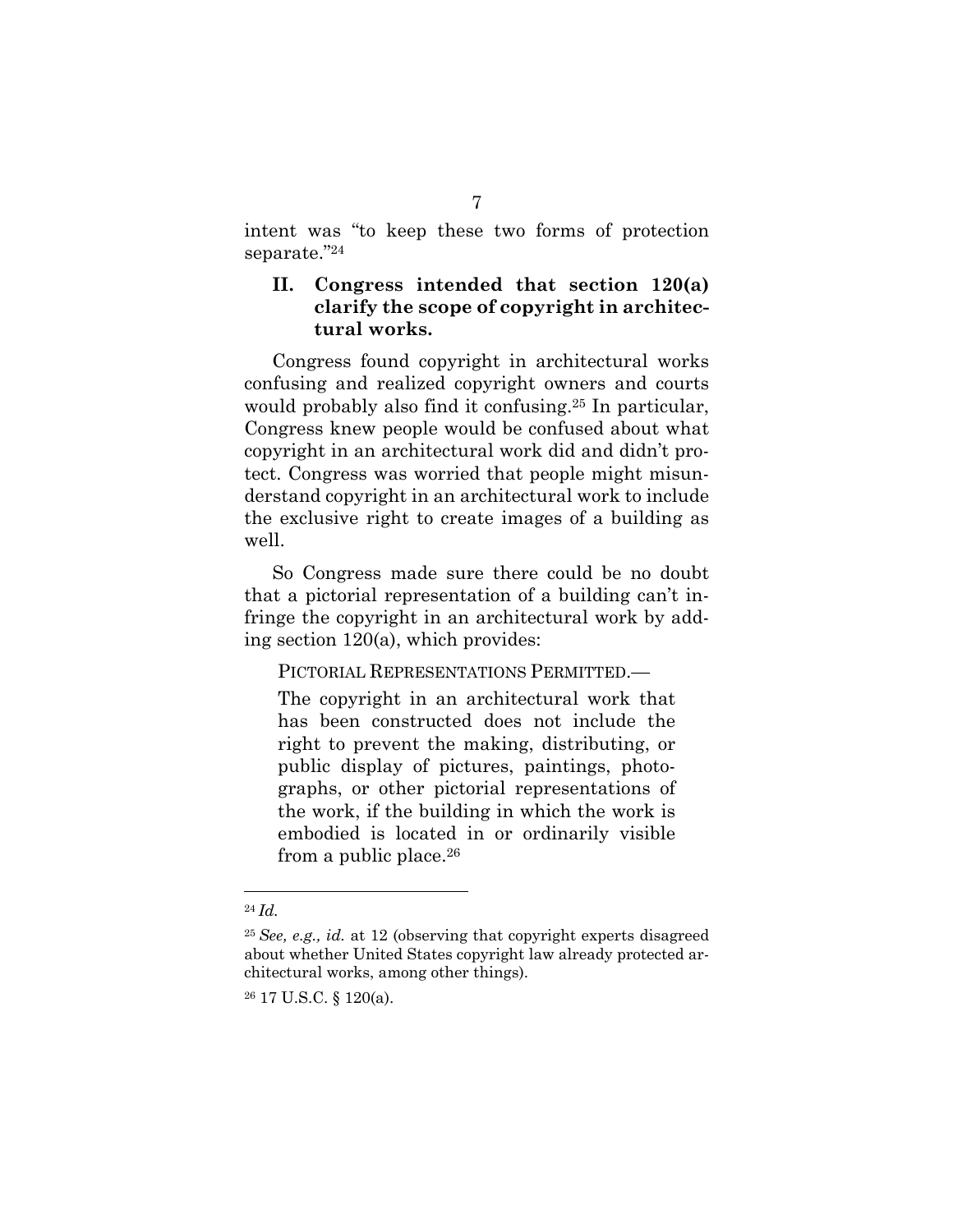This of course makes perfect sense. A drawing isn't a building.



The language of section 120(a) is drafted as broadly as possible to cover any "pictorial representation" of an architectural work. That means any image, of any kind. Under the Copyright Act, a "pictorial" representation is any image copyright can protect:

"Pictorial, graphic, and sculptural works" include two-dimensional and three-dimensional works of fine, graphic, and applied art, photographs, prints and art reproductions, maps, globes, charts, diagrams, models, and technical drawings, including architectural plans. Such works shall include works of artistic craftsmanship insofar as their form but not their mechanical or utilitarian aspects are concerned; the design of a useful article, as defined in this section, shall be considered a pictorial, graphic, or sculptural work only if, and only to the extent that, such design incorporates pictorial, graphic, or sculptural features that can be identified separately from, and are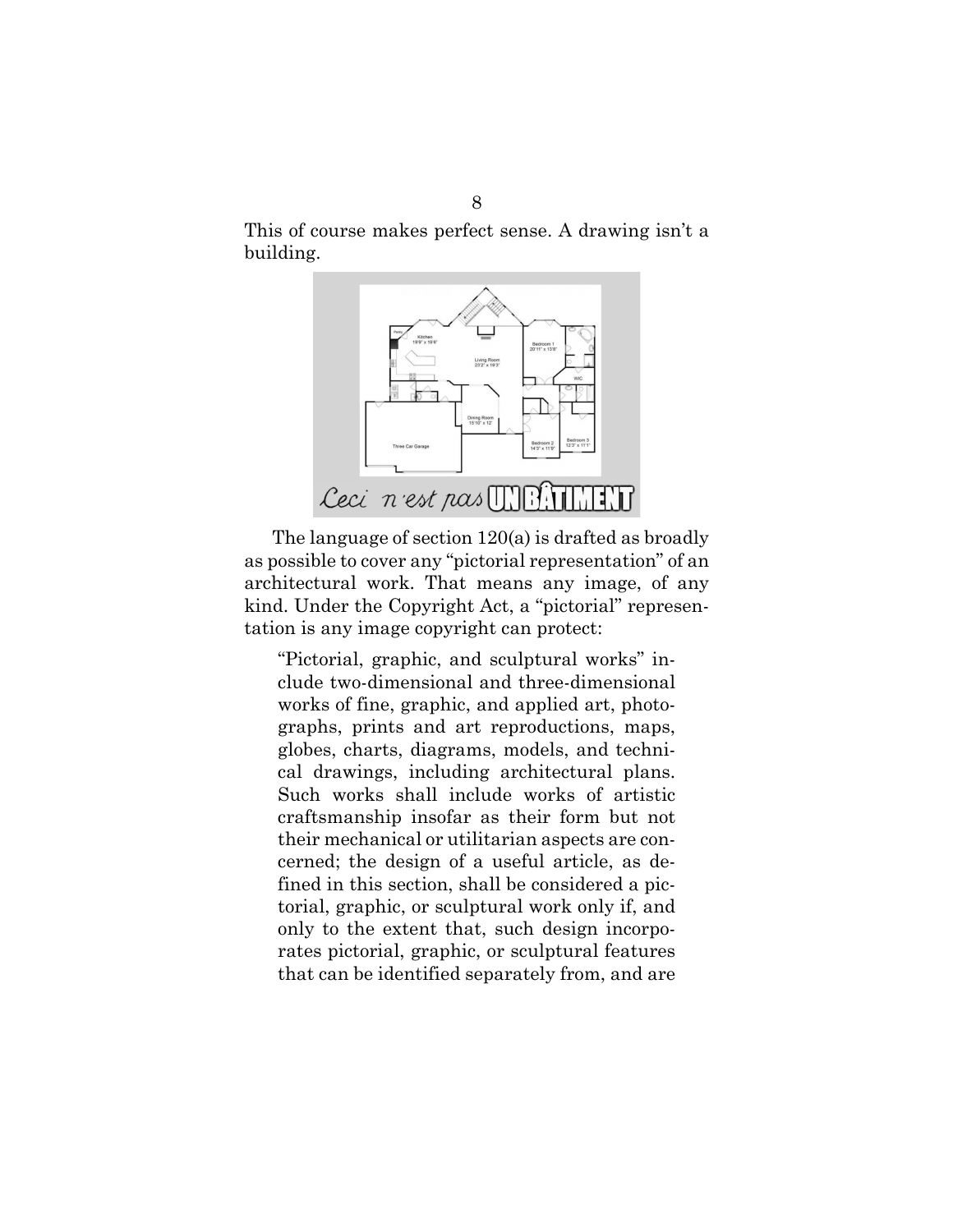capable of existing independently of, the utilitarian aspects of the article.27

Given the express mention of "architectural plans" in the Copyright Act's definition of pictorial, graphic, and sculptural works, it's no surprise that the Copyright Office specifically describes a "technical drawing" of an architectural plan as a "pictorial work."28

Indeed, the definitions in section 101 are controlling for uses in title 17.29 And the definitions apply with equal force to "variant forms" of those terms.<sup>30</sup> Thus, when Congress referred to "pictorial representations" in section 120(a), after having defined pictorial, graphic, and sculptural works to include "technical drawings, including architectural plans," that meant there was no need expressly to mention architectural plans yet again. Instead, the failure to provide otherwise means that the term "pictorial representations" encompasses technical drawings, including architectural plans.

Again, this makes perfect sense. The design of a building is an architectural work. Architectural plans

<sup>27</sup> 17 U.S.C. § 101.

<sup>28</sup> U.S. COPYRIGHT OFFICE, COMPENDIUM OF U.S. COPYRIGHT OF-FICE PRACTICES § 926.1 (3d ed. 2021) (noting that to assert a claim in both "a technical drawing and the architectural work depicted therein," in addition to an application to register the architectural work, the applicant should file "a separate application to *register the technical drawing as a pictorial work*, even though the deposit copy(ies) for both applications may be the same") (emphasis added).

<sup>29</sup> 17 U.S.C. § 101 (stating that, "[e]xcept as otherwise provided in this title, as used in this title, the following terms and their variant forms" have the meanings that follow).

<sup>30</sup> *Id.*